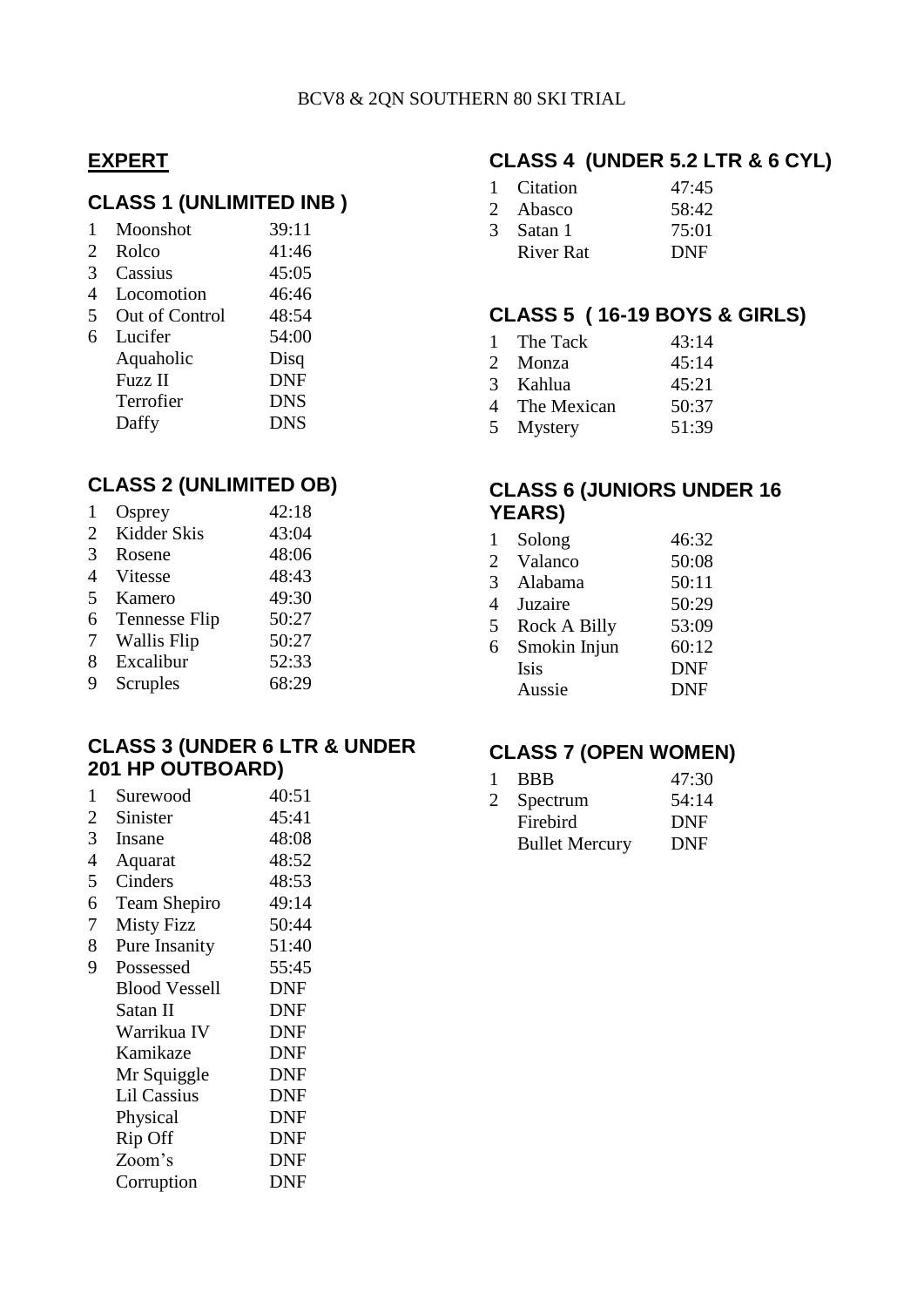# **NOVICE**

# **CLASS 8 (UNLIMITED INB & OB)**

| $\mathbf{1}$   | <b>Bullet mercury</b> | 47:54      |
|----------------|-----------------------|------------|
| $\overline{c}$ | Sum Toy               | 49:04      |
| 3              | Desperate             | 49:10      |
| $\overline{4}$ | Up $&$ Coming         | 51:35      |
| 5              | Coke                  | 51:39      |
| 6              | ZA149                 | 52:07      |
| 7              | Jackel                | 52:40      |
| 8              | Rough Red             | 53:39      |
| 9              | <b>GV516N</b>         | 56:31      |
|                | 10 Overdose           | 57:26      |
|                | 11 Blitz              | 57:26      |
|                | 12 SR239              | 60:38      |
|                | 13 Silver Screw       | 63:28      |
|                | 14 Devious            | 63:51      |
|                | 15 Grunt              | 64:46      |
|                | 16 Climax             | 65:19      |
|                | 17 Strictly Business  | 72:40      |
|                | 18 Eliminator         | 78:39      |
|                | <b>HC</b> Hot One     | <b>DNS</b> |
|                | Hot Head              | <b>DNS</b> |
|                | MM214                 | <b>DNS</b> |
|                | <b>Future Shock</b>   | <b>DNF</b> |
|                | Invader               | <b>DNF</b> |
|                | "The Mighty" Thor DNF |            |
|                | Angry                 | <b>DNF</b> |
|                | Malfunction           | <b>DNF</b> |
|                | <b>Bumkenskirts</b>   | <b>DNF</b> |

## **CLASS 9 (UNDER 6 LTR VEE DRIVE & UP TO 201 HP O/B)**

| 1              | Two Low Four Zero49:34 |            |
|----------------|------------------------|------------|
| $\overline{c}$ | Hostile                | 52:09      |
| 3              | Mr Ed                  | 52:19      |
| $\overline{4}$ | Cigarette              | 54:02      |
| 5              | Equality               | 54:10      |
| 6              | TB219                  | 54:14      |
| 7              | Possessed              | 55:34      |
| 8              | Mandunka               | 56:03      |
| 9              | Puff                   | 58:34      |
|                | 10 DG 221N             | 58:38      |
|                | 11 Star Dust           | 59:47      |
|                | 12 Aggro               | 60:55      |
|                | 13 The Pest            | 60:59      |
|                | 14 ZD Cobra            | 61:17      |
|                | 15 Tennesse            | 62:10      |
|                | 16 WS 179              | 62:42      |
|                | 17 Mean Green          | 63:01      |
|                | 19 Terrofier           | 64:29      |
|                | 20 Assain              | 64:54      |
|                | 21 Adrenlin            | 65:12      |
|                | 22 Spit Fire           | 67:17      |
|                | 23 Insanittee II       | 69:33      |
|                | 24 NP 292              | 72:19      |
| 25             | <b>Happy Hooker</b>    | 129:25     |
|                | 26 Haemorrhage         | 136.14     |
|                | Criminal               | <b>DNS</b> |
|                | Wilpower               | <b>DNS</b> |
|                | <b>Express</b>         | <b>DNS</b> |
|                | <b>Blue Thunder</b>    | <b>DNS</b> |
|                | Lady                   | <b>DNF</b> |
|                | <b>Alloy Cat</b>       | <b>DNF</b> |
|                | Physical               | <b>DNF</b> |
|                | Side Winder            | <b>DNF</b> |
|                | Exocet                 | DNF        |
|                | Shoestring             | <b>DNF</b> |
|                | Gropa                  | <b>DNF</b> |
|                | Rolco IV               | <b>DNF</b> |
|                | <b>Saw Dust</b>        | <b>DNF</b> |
|                | <b>Small Power</b>     | <b>DNF</b> |
|                | Cyanide                | <b>DNF</b> |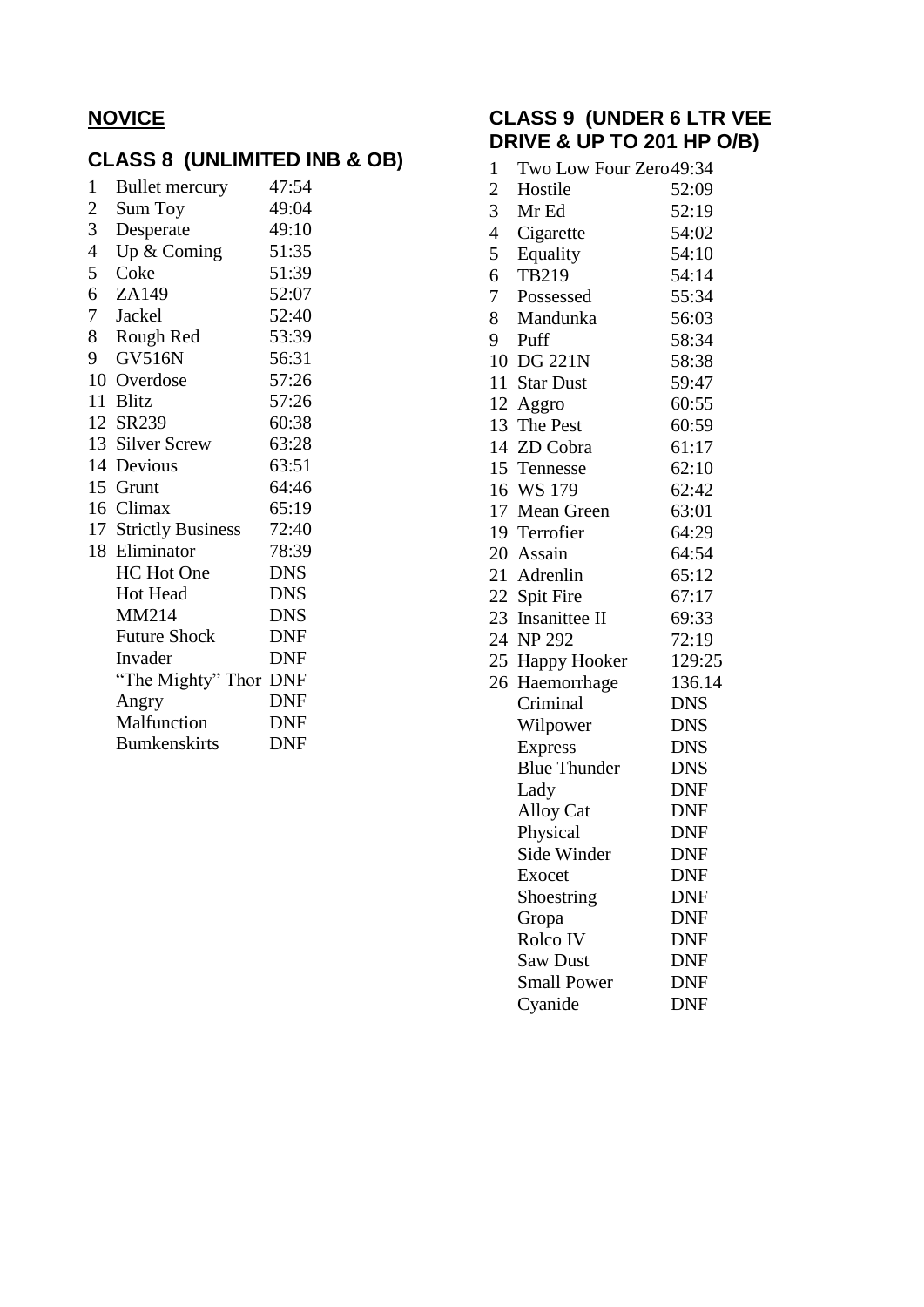## **CLASS 10 (UNDER 5.2 LTR VEE DRIVE & 6 LITRE CM)**

| 1              | The Bitch            | 51:56      |
|----------------|----------------------|------------|
| 2              | Sniper               | 52:38      |
| 3 <sup>7</sup> | <b>Night Stalker</b> | 55:16      |
| $\overline{4}$ | <b>FW 244</b>        | 57:01      |
| 5              | <b>Buttercup</b>     | 57:46      |
| 6              | Kazz                 | 57:56      |
|                | 7 Wicked             | 58:39      |
| 8              | Gigolo               | 59:36      |
| 9              | <b>Red Dragon</b>    | 61:55      |
|                | 10 Senrab            | 63:39      |
|                | 11 Jet Hunta         | 65:27      |
|                | 12 Single Spin       | 65:56      |
|                | 13 Pacer             | 68:40      |
|                | 14 Alibi             | 69:35      |
|                | 15 Eclipse           | 74:29      |
|                | 16 Nympho            | 75:09      |
|                | 17 Akubra            | 85:52      |
|                | 18 Blue Gilflite     | 114:28     |
|                | Dogmatic             | <b>DNS</b> |
|                | <b>Misty Rose</b>    | <b>DNF</b> |
|                | Animal               | <b>DNF</b> |
|                | Look Out             | <b>DNF</b> |

## **CLASS 11 (UNDER 5.2 CM & up to 155 HP O/B)**

| 1  | Palace Hotel                         | 55:07      |
|----|--------------------------------------|------------|
| 2  | Desperado                            | 57:09      |
| 3  | Erecsion III                         | 58:17      |
| 4  | Mischief II                          | 60:38      |
| 5  | Deja Vue                             | 61:47      |
| 6  | CA 206                               | 61:57      |
| 7  | <b>Bent Stik</b>                     | 63:53      |
| 8  | Tension                              | 66:59      |
| 9  | The Sting                            | 67:01      |
|    | 10 Rattler                           | 68:45      |
| 11 | Red Roar                             | 73:57      |
|    | 12 LY 211                            | 86:21      |
|    | Tru Blue                             | DNS        |
|    | $\text{Hang} - \text{N} - \text{On}$ | DNF        |
|    | Pistildorn                           | <b>DNF</b> |
|    | Azatak                               | <b>DNF</b> |
|    | Hollywood                            | DNF        |
|    |                                      |            |

# **CLASS 12 (6 CYL CM & UP TO 116 HP O/B)**

| 1 | Envy                 | 56:52 |
|---|----------------------|-------|
| 2 | <b>Team Seacraft</b> | 61:06 |
| 3 | Graffiti             | 61:33 |
| 4 | Cagey                | 65:35 |
| 5 | Cougar               | 66:42 |
| 6 | Nevada Smoke         | 70:16 |
| 7 | Corruption           | 72:03 |
| 8 | <b>Black Out</b>     | 85:01 |
| 9 | <b>GG 644N</b>       | 90:44 |
|   | 10 Silkwood          | 91:31 |

## **CLASS 13 OPEN NOVICE WOMEN**

| $\mathbf{1}$   | I'M Easy                    | 60:37 |
|----------------|-----------------------------|-------|
| 2              | Thunda God                  | 61:12 |
| 3              | Blues II                    | 63:36 |
| $\overline{4}$ | Omega                       | 65:17 |
| 5              | Shepparton Marine 65:50     |       |
| 6              | Smokey                      | 68:24 |
| 7              |                             | 72:56 |
| 8              | Moody Blue<br><b>NM 222</b> |       |
|                |                             | 77:53 |

## **CLASS 14 (JUNIORS UNDER 16 YRS.)**

| 1              | Wildcat                   | 56:13      |
|----------------|---------------------------|------------|
| 2              | Magnum                    | 57:49      |
| $\mathfrak{Z}$ | Fleetwood                 | 60:38      |
| 4              | <b>Detroit Demolition</b> | 61:12      |
| 5              | Me & Blue                 | 62:40      |
|                | 6 Pink Batt               | 62:43      |
| 7              | ZS 136                    | 63:46      |
|                | Insanity                  | <b>DNF</b> |